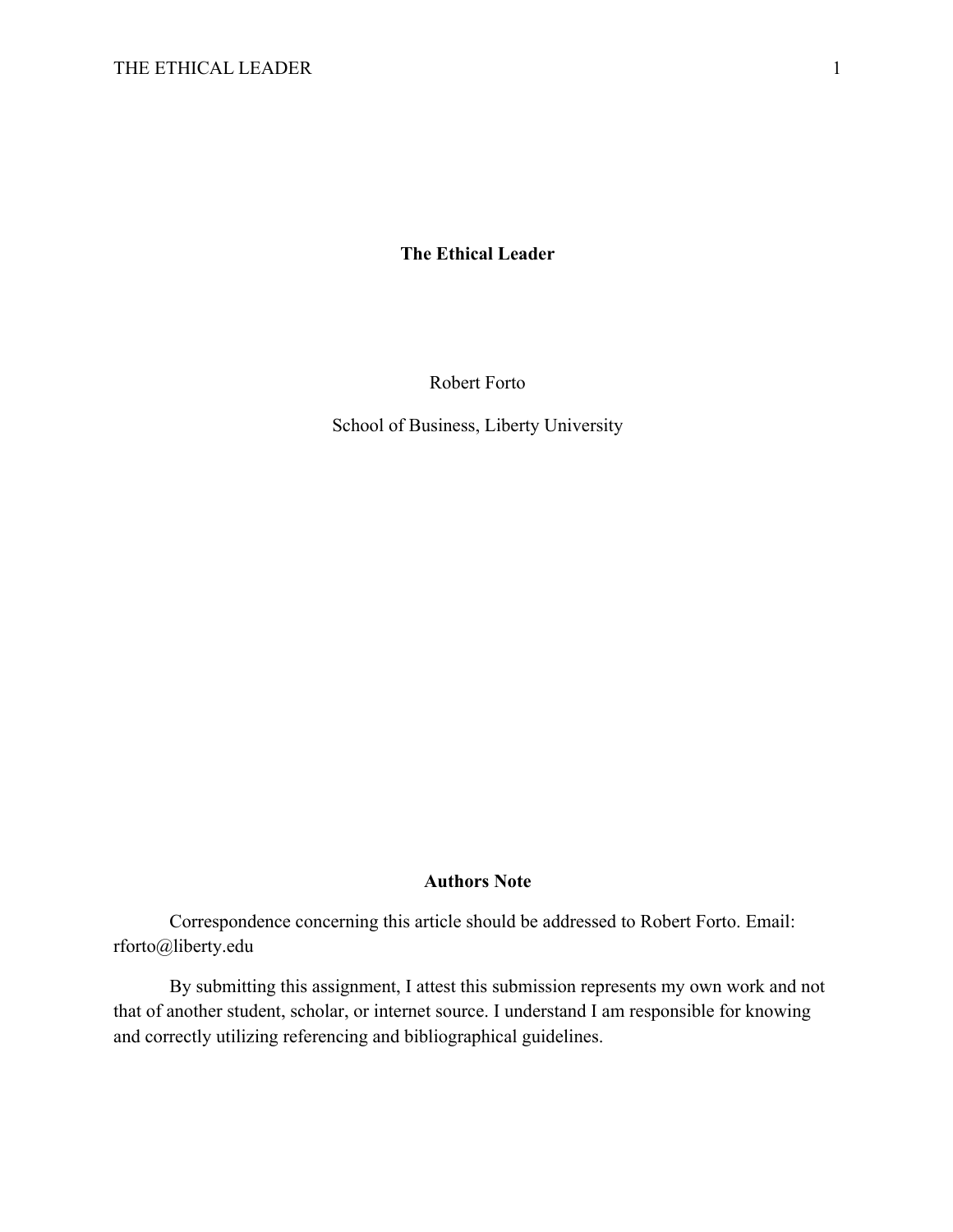### **Abstract**

This paper examines ethical leaders that cover a range of complex issues, constructs, and worldviews from the perspective of the analysis of the scholarly and biblical literature to inform the reader on the importance of an ethical leader in an organization. First, the paper incorporates concepts learned in the Ethical Leadership course and others during the author's tenure in the Doctor of Strategic Leadership program. The paper examines how globalization, ethical dilemmas, influence, challenges, organizational culture, reasoning, current leadership theory, and a Christian worldview guide the leader. Lastly, this author adds a subjective analysis of how an ethical leader aligns with his past and current leadership practices and how he strives to become a more informed leader moving forward.

*Keywords:* ethical behavior, ethical leadership, globalization and business ethics, spirituality and ethical business behavior, Northouse and leadership, leadership, transformational leadership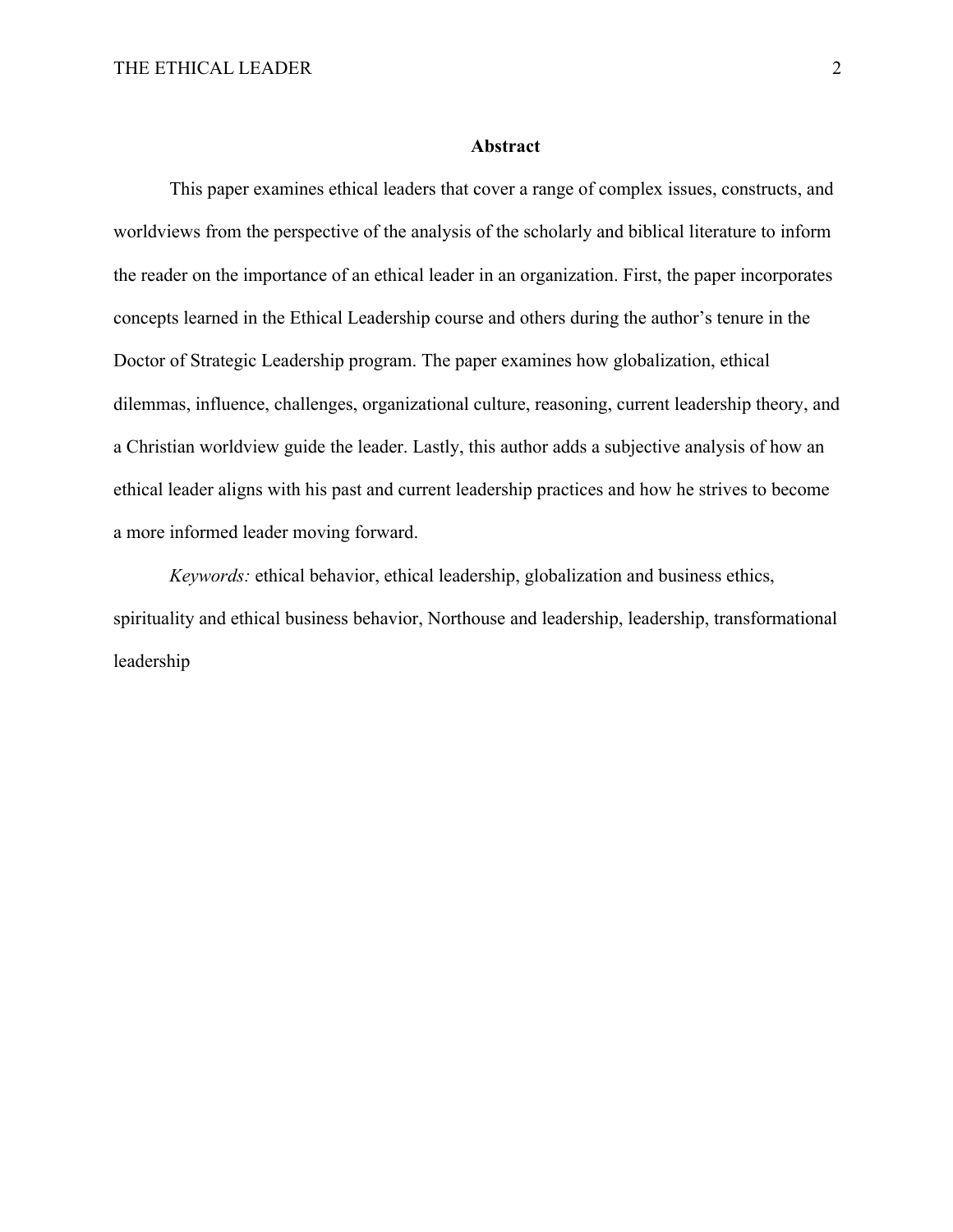### **The Ethical Leader**

The efficiency of a business and its performance and success as an organization are closely associated with the leader's quality, effectiveness, and ethical attitude and approach (Sharma et al., 2019). This paper examines how an effective and ethical leader can develop organizational strategies and policy decisions, motivate their followers, and execute and control organizational policies while maintaining smooth survival and increased organizational performance (Sharma et al., 2019). A study by Shareef and Atan (2018) examined the influence and challenges of the ethical leader. It looked at the leader's perception as a moral manager, which develops into a review of how a Christian worldview, organizational culture, ethical dilemmas, globalization, and social responsivity play a role in informed leadership.

This paper focuses on the work of Merida (2015) and Johnson (2018) to explain ethical dilemmas for the leader. In addition, a study by Grigoropoulos (2019) surveyed organizational and educational leadership, scholarly literature, and even biblical scripture as becoming responsible for practices such as creating foundations of the resourceful and ethical performance of the business. At the same time, Damer (2012) takes a philosophical approach to moral reasoning to a higher level, includes constructs, and adds logic and critical thinking to the equation. These two concepts, proper ethical behavior, and a robust value system, are imperative to ethical leadership.

Saha et al. (2020) examined the globalization and complexity of ethical business leadership. They showed that one force on organizations is increasing the social pressures on organizations to enhance the social impact of ethical leadership and behavior and corporate responsibility (Mishra & Schmidt, 2018). It is important to note, however, that corporate social responsibility describes the efforts of companies and other organizations to actively improve the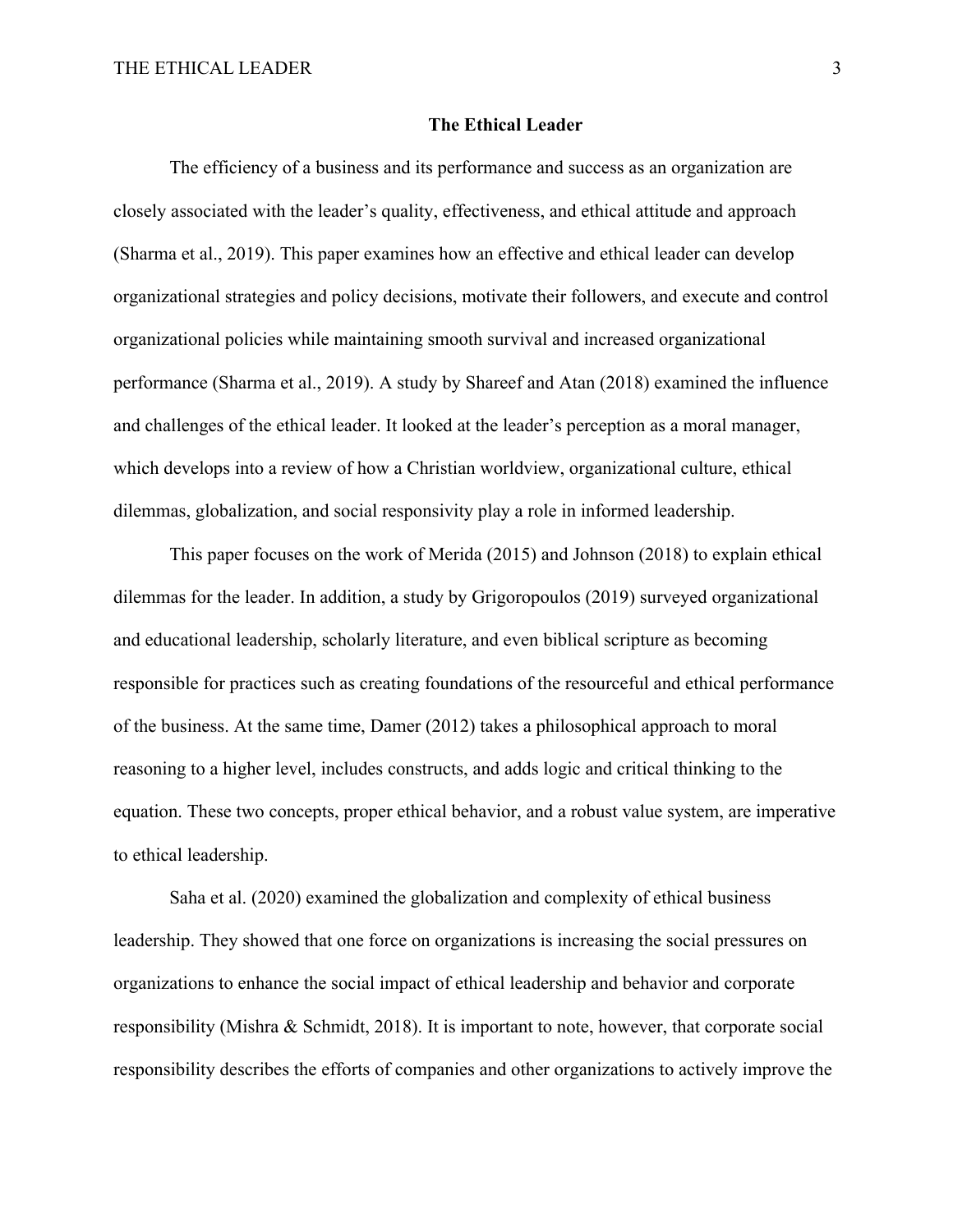welfare of society (Johnson, 2018, p. 332). Therefore, the paper cites a current business issue to examine this complex principle.

Furthermore, Johnson (2018) and Fernades (2018) assert that there is importance toward organizational culture toward ethical leadership and the dissemination of a robust value system and knowledge within an organization. Additionally, Northouse (2007; 2019) and Jambawo (2018) compare ethical leadership with transformational leadership. Lastly, this author adds a subjective analysis of how an ethical leader aligns with his past and current leadership practices and how he strives to become a more informed leader moving forward.

## **Influence and Challenges for the Ethical Leader**

The empirical examination of ethical leadership can be traced to the work of Trevino et al. (2000; as cited in Shareef & Atan, 2018). The researchers indicated that the construct of an ethical leader's reputation consists of two aspects: the leader's perception as a moral manager and a moral person (Shareef & Atan, 2018). Later research defined ethical leadership as the "demonstration of normatively appropriative conduct through personal actions and interpersonal communication" (Brown et al., 2005; as cited in Shareef & Atan, 2018). These individual actions: justice, collective motivation, trustworthiness, altruism, integrity, dignity, self-discipline, prudence, and honesty (Brown *et al.*, 2005; Brown and Treviño, 2006; Riggio *et al.*, 2010; Eubanks *et al.*, 2012; as cited in Shareef & Atan, 2018) further the importance of the influences and challenges on ethical leadership as it equates to citizenship and function as citizens.

Organizations must first recognize that they have obligations to various groups who have an interest or "stake" in their operations (Johnson, 2018, p. 328). The stakeholder framework was first developed as an alternative way to define the relationship between large businesses and society but has been extended to organizations of all types—partnerships, small businesses,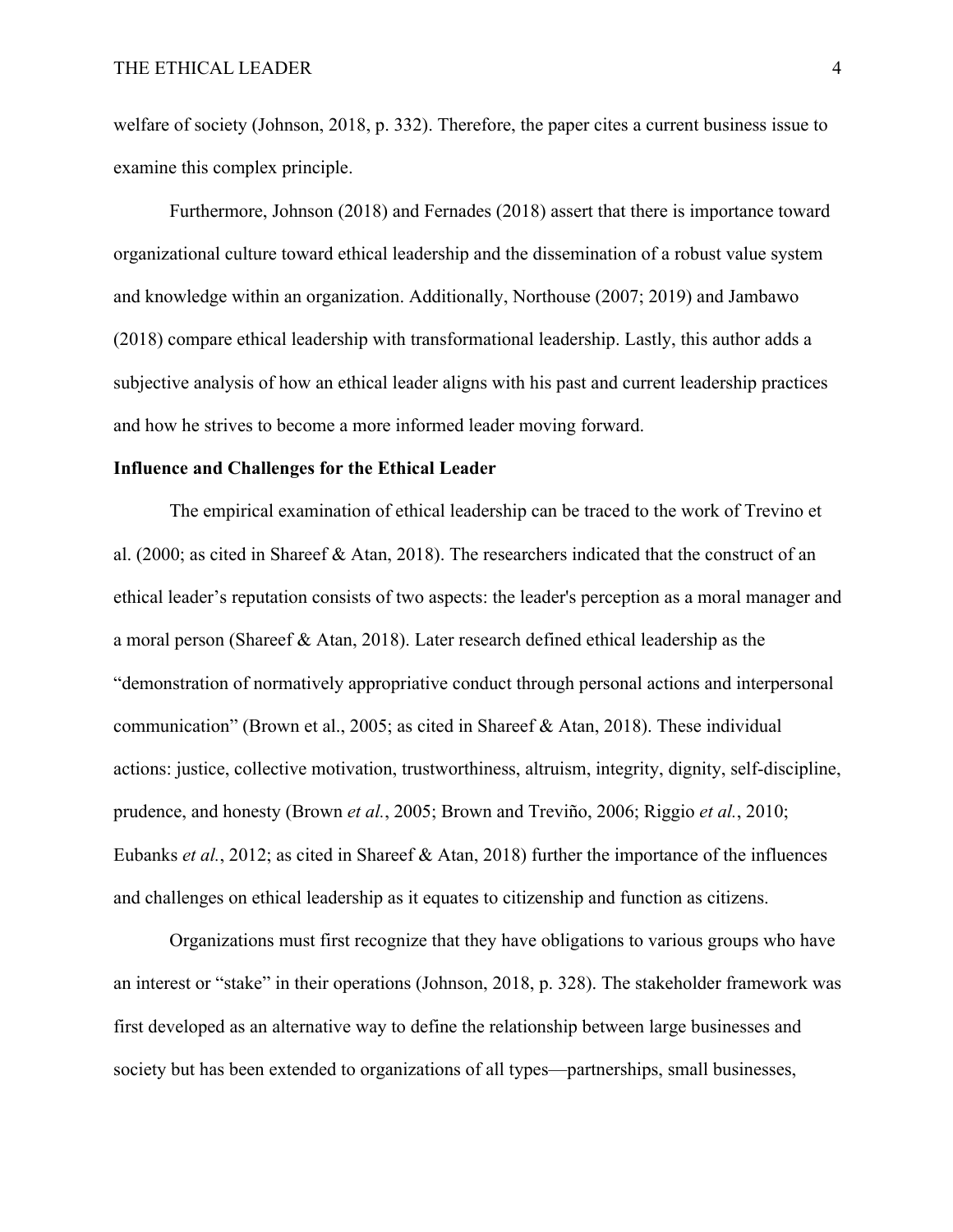# THE ETHICAL LEADER 5

governments, and nonprofits (Johnson, 2018, p. 328). This is important regarding relevance and the current shift of organizational norms in today's organizations, especially in the last few years. Moreover, contemporary literature finds that influence and challenge are still important aspects that need further examination. For example, the research of Shareef and Atan (2018) recommends that ethical leaders need to continually evolve and devise strategies to positively influence their subordinates' attitudes and behaviors. More specifically, savvy leaders should attempt to enhance subordinates' intrinsic motivation more because this type of motivation produces favorable work results (Shareef & Atan, 2018). This aligns well with acquainted and trusting ethical behavior, but what about when there is an ethical dilemma?

Moreover, an ethical leader is a moral role model who cares about people and the public (Jambawo, 2018). Further, ethical leaders demonstrate fairness, integrity, respect, and their influence over people to act through values and principles that embrace ethical behavior (Jambawo, 2018). Barling et al. found that transformational leaders can either behave ethically or unethically, and for that reason, Yasir and Mohamad contended that transformational leadership requires the principles of ethical leadership (Jambawo, 2018).

### **Ethical Dilemmas**

Ethics have been around since the earliest recorded history, and one example can be seen in 2 Kings 9:6-10 and 2 Kings 10:30, where Hosea is presented with an ethical dilemma of his own. He is commanded by God for an act to be done, praising the action and then threatening punishment and vengeance because the act was committed *(New International Version*, 2011, 2 Kings). Merida (2015) posits that we should stand in God's sovereignty and justice. Further, when we entrust, we can live as Paul says, "When we are reviled, we bless; when we are persecuted, we endure it" (1 Cor 4:12; Merida, 2015, p. 256).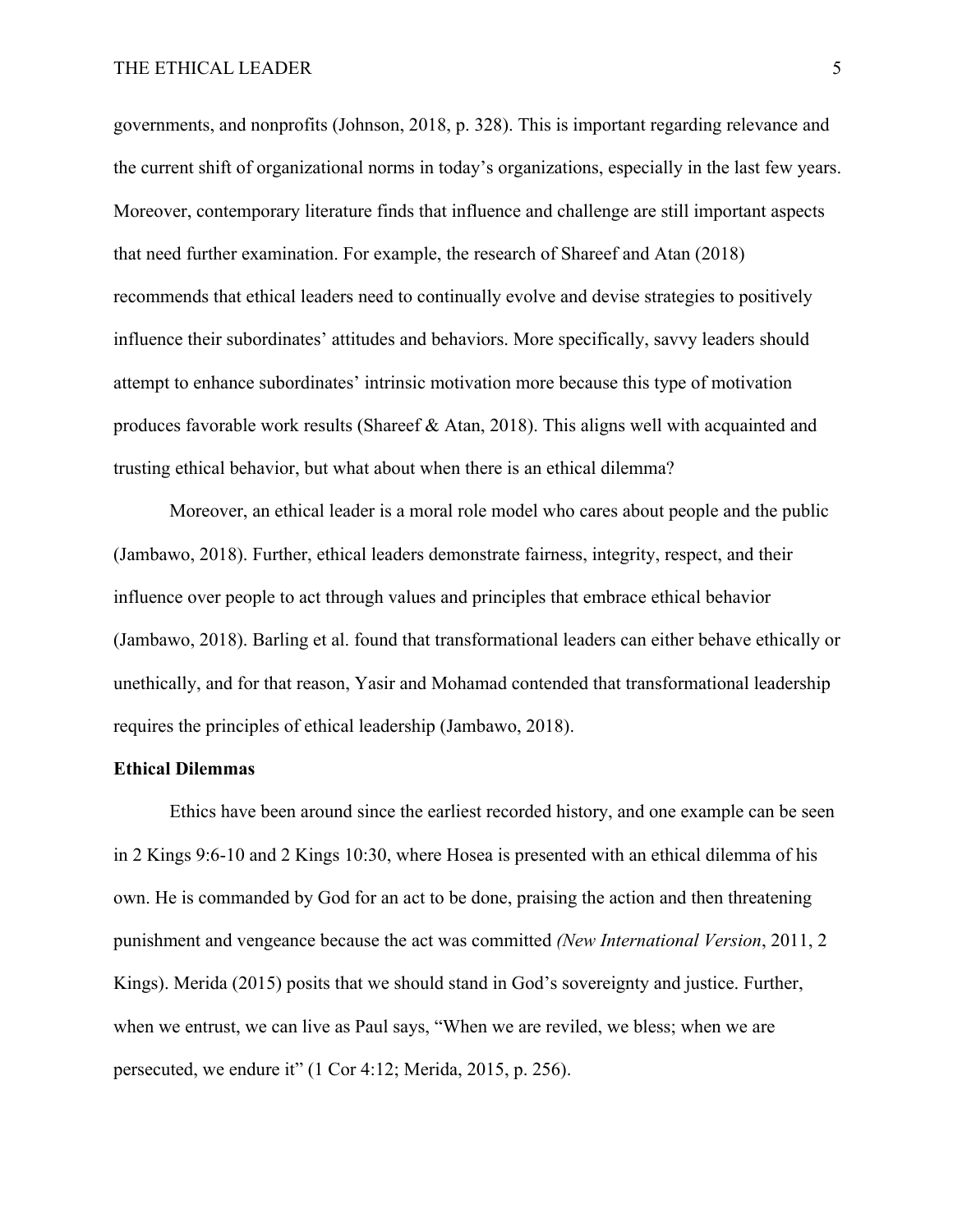The nightly news and popular media are replete with ethical scandals, such as corruption and fraud, showing the need for ethical leaders to shape conduct within public and private organizations in both developed and developing countries on a complex and global scale (Shareef & Atan, 2018). According to Detert et al*.* (2007; as cited in Shareef & Atan, 2018), the unethical behavior of leader's costs organizations billions of dollars annually. In addition, leaders have caused some of the most serious moral scandals and failures in the workplace (Hansen *et al.*, 2013; as cited in Shareef & Atan, 2018). While not on a biblical scale, the Johnson (2018) text outlines several ethical dilemmas and the danger signs that come along with them. Mismanagement, excessive control, group pressure, and poly-think are preceptors to many ethical dilemmas today. Therefore, leaders must accept their moral responsibilities to provide robust group ethical performance (Johnson, 2018).

# **The Impact of Globalization and Complexity**

Koukl (2017) asks why we are here and postulates that there is something behind the material and immaterial things (p. 63). While this is a philosophical or an existential question, as ethical leaders ponder the world we live in and the organizations in which leaders serve become more interconnected and complex, companies are becoming inclined to perform to ethical standards, morals, and values that can be practiced throughout an entire organization, while at the same time becoming a priority of the organization (Grigoropoulos, 2019). Organizational and educational leadership, scholarly literature, and even biblical scripture is becoming responsible for practices such as creating foundations for the resourceful and ethical performance of the business (Grigoropoulos, 2019). These ethical values can be traced as far back as Greek antiquity that, relied upon characterizing the virtuous and moral beliefs, attitudes, and acts; the importance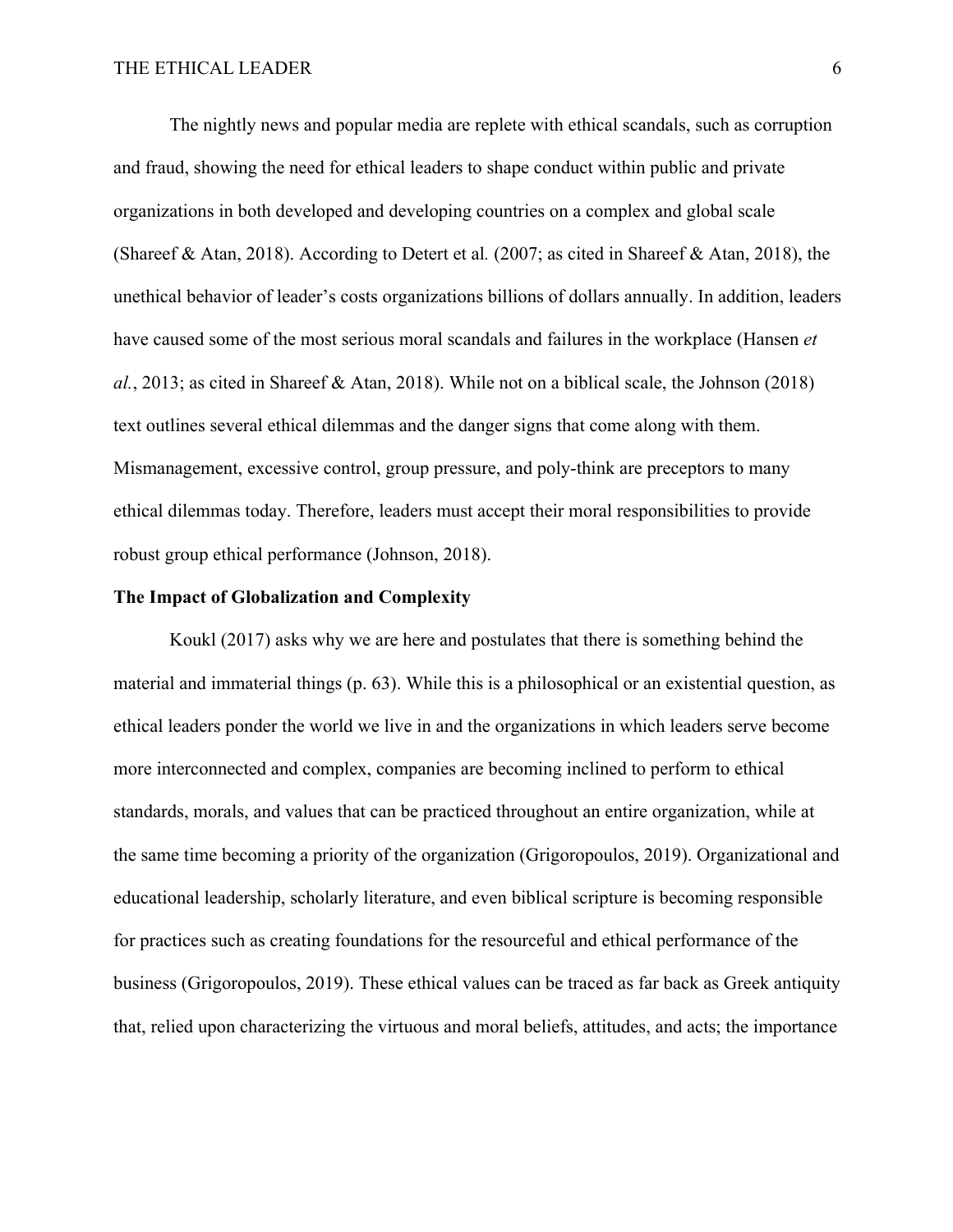of ethical behavior lies upon leaders to be integrated into the corporate practices, no matter how large the company or its country's borders (Grigoropoulos, 2019).

Johnson (2018) postulates that literature mirrors the complexity of real life. Literature and biography introduce us to complicated individuals who, like us, must make judgments in specific situations (Johnson, 2018). This can come from moral and biblical dilemmas outlined in scripture and the Merida (2015) text or leadership theory in Northouse (2007). No matter the source, when leaders grabble with moral dilemmas or read about the struggles of historical figures, it can prepare us for the ethical issues we face on and off the job (Johnson, 2018).

# **Ethical Reasoning**

Johnson describes the significant potential for character growth through a nine-step process that includes resilience, responsibility, reflection, support, refuge, perspective, and passage (Johnson, 2018). Moral reasoning is concerned with ethical principles and the consequences of choices, with strategic or results-based thinking, which focuses on reaching objectives such as increasing revenue, finding new distributors, or manufacturing products. Though distinct, these two strands of reasoning intertwine (Johnson, 2018, p. XVII). Savvy leaders must consider critical moral principles and weigh potential ethical consequences or outcomes (Johnson, 2018). If a leader fails to do so, their organization may lose the right to operate in modern society. Conversely, you must be an excellent strategic thinker to make wise moral decisions (Johnson, 2018).

Damer (2012) takes this ethical reasoning to a higher level and includes constructs and adds logic and critical thinking to the equation. These two concepts, proper ethical behavior and a robust value system, are imperative to ethical leadership. Robert Ennis defines critical thinking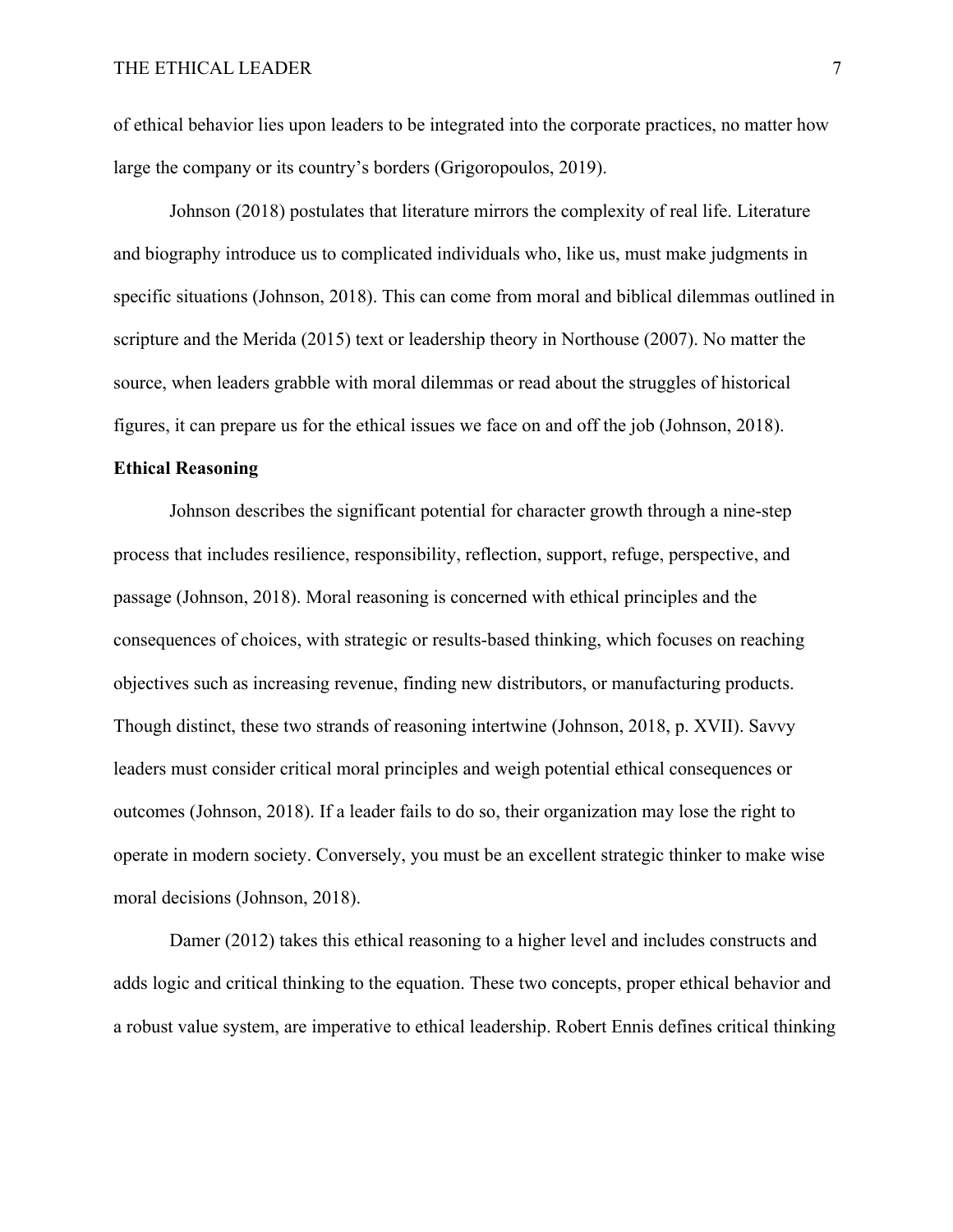as "a process, the goal of which is to make reasonable decisions about what to believe and do" (Damer, 2012, p. 1).

To add rational thinking to the ethical leadership equation, one must begin by learning how to construct sound arguments. Damer (2012) maintains good arguments are so important then why should one spend time studying bad ones or, more specifically, the fallacies? Damer (2012) advances the answer is that the ability to discriminate between fallacious and no fallacious patterns of reasoning is arguably a necessary condition for being able to devise good arguments, as one cannot construct a good argument if they do not know the difference between a good one and a bad one. In short, a savvy leader must be able to maintain what is right or, in some cases, wrong within the organization and have a reliable way to arrive at an ethical solution.

#### **Biblical Worldview and Ethical Leadership**

Ethical leadership is essential for a business to thrive in the modern world. Ignoring ethical ideologies often misleads executives into a mode of self-elevation when serving others thorough ethical treatment should be the focus (Northouse, 2019). Scripture-based ethical principles should play a fundamental role in developing corporate code of conduct policies meant to serve others, though they are not routinely scrutinized (Nass & Kreuer, 2018). Scripture-based ethical principles rely on a model driven toward helping others ahead of oneself. (Astrachan et al., 2020). While a Christian worldview tends to hold Christian leaders to a higher moral standard, the underlying strength is the grounding of biblical spirituality (Astrachan et al., 2020). Northouse (2007) espouses that a true leader is one who other persons are willing to follow. A solid biblical understanding or Christian worldview can inform a leader to lead from within (Astrachan et al. 2020).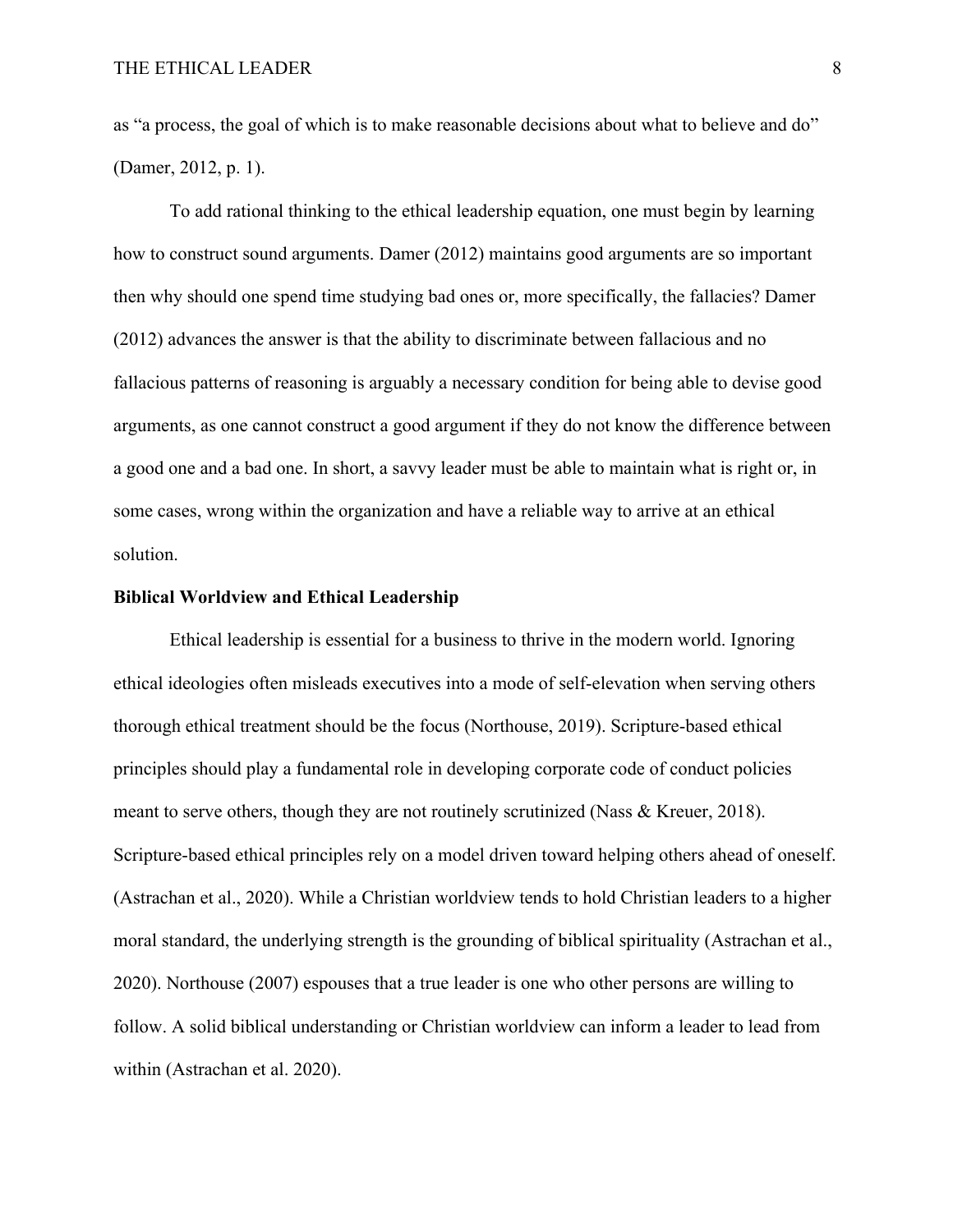Romans 12:2 advises that Christian leaders not conform to the world's secular teachings but transform through God (*New International Version*, 2011, Rom. 12:2). This guiding promise applies to ethical treatment within an organization (Smith, 2022). Further, Luke 6:31advises, "Treat others the same way you want them to treat you" (*New International Version*, 2011, Luke 6:31). This concept aligns with a Christian worldview, servant, and ethical leadership in that we have at least three things that we can share that God has blessed us. They are time, talent, and treasure, and we are stewards of these three.

### **Social Responsibilities and Cultural Pressures of Ethical Leadership**

Earlier in this paper, globalization was discussed as it relates to ethical leadership and the complexities of today's organizations. Recent research has found that ethical leadership and corporate social responsibility are crucial for the competitiveness of firms operating in both the manufacturing and service industries (Saha et al., 2020). The globalization of business is one responsible force regularly increasing the social pressures on organizations to enhance the social impact of ethical leadership and behavior and corporate responsibility (Mishra & Schmidt, 2018). It is important to note, however, that corporate social responsibility describes the efforts of companies and other organizations to actively improve the welfare of society (Johnson, 2018, p. 332). Conversely, not everyone is supportive of such activities. For example, one of the country's richest men recently attempted to buy the social media platform Twitter, much to the chagrin of many economists, analysts, and pundits of free speech and social media. It is unknown how this new owner will handle corporate responsibility or even be a good corporate citizen. Still, it is worth mentioning that it is a topic of keen interest to this author.

Johnson (2018) postulates that being a corporate citizen appears to be the right thing to do from an ethical perspective. Corporate social responsivity behaviors are altruistic, contribute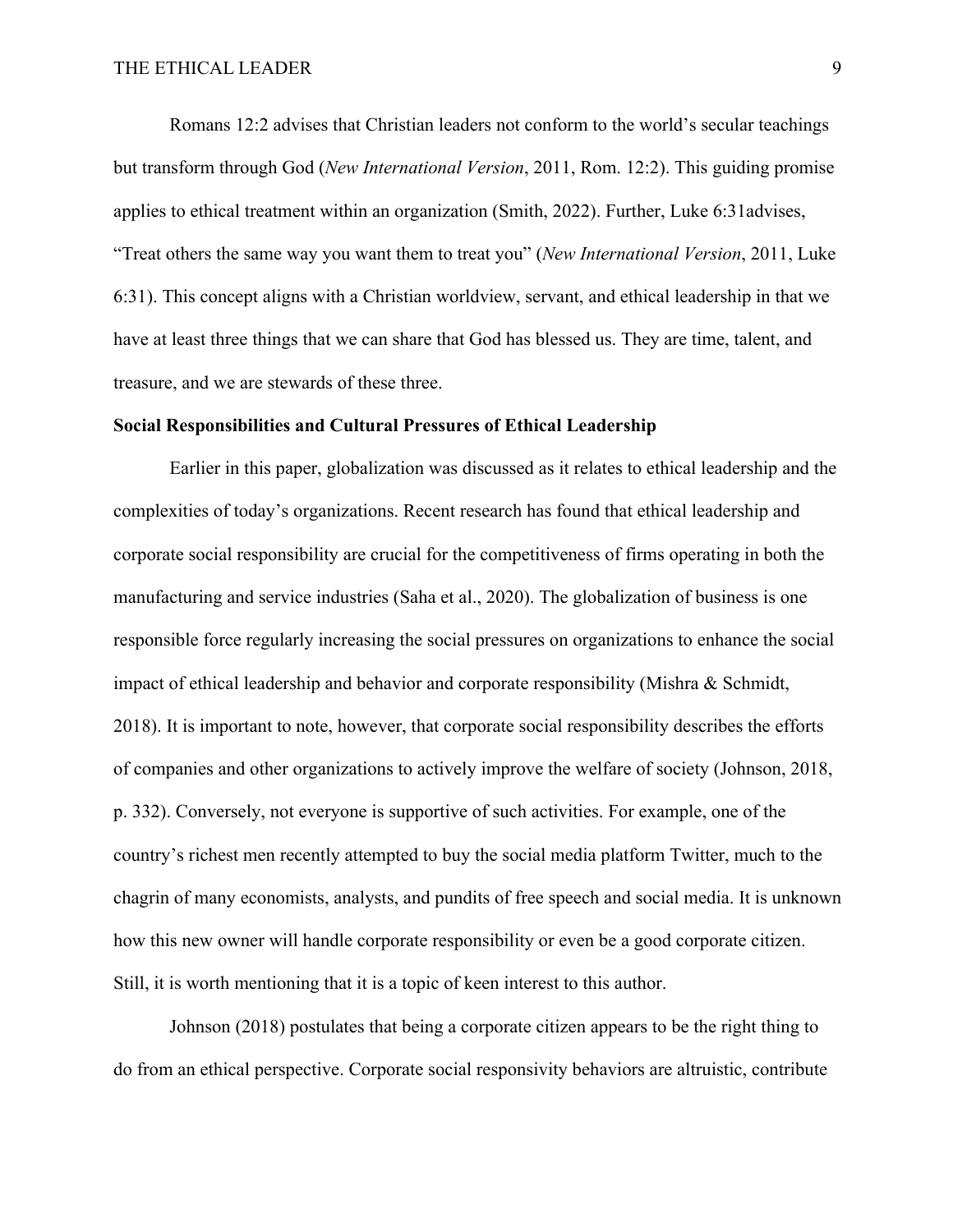to the common good, treat others with dignity, are just, and so on (Johnson, 2018). Society expects more from its organizations than ever before. Therefore, corporations must be good citizens or risk being punished by investors and consumers alike. Further, a recent study found that employees' perception is positively induced by the organization's ethical climate and corporate social responsibility initiative, promoting organizational performance (Farouk  $\&$ Jabeen, 2018; Su & Swanson, 2019). Besides, few researchers claimed the facilitating and arbitrating roles of motivation, morale, ethical leadership, and managerial independence in driving corporate social responsibility strategy (Li, Gao‐Zeller, Rizzuto, & Yang, 2019).

Further, Khan et al. (2018) described the meaningful effects of transformational leadership and corporate responsibility on an organization's performance. This shows that ethical leadership has emerged as more than the necessity for the organizations to differentiate their firms from competitors in terms of performance aspects and corporate responsibility (Luque & Herrero-Garcia, 2019; Yoona & Chung, 2018). It is interesting to wonder how or if any of this will play out in such a public forum as Twitter, but this author contends that it would make an excellent case study for strategic leadership.

# **Organizational Cultural and Pressures on Ethical Leadership**

One of this author's research interests is organizational culture. He finds it fascinating how companies develop, operate, and serve the internal and external stakeholders. Johnson (2018) maintains that an organization's culture plays a large part in the corporate responsibility of a firm. The formal components of this culture include core values, mission statements, codes of ethics, structures, boards of directors, rewards, and evaluation systems, reporting and communication systems, and ethics officers (Johnson, 2018, p. 260). Additionally, research has found that organizations that create an environment of knowledge and a robust value system,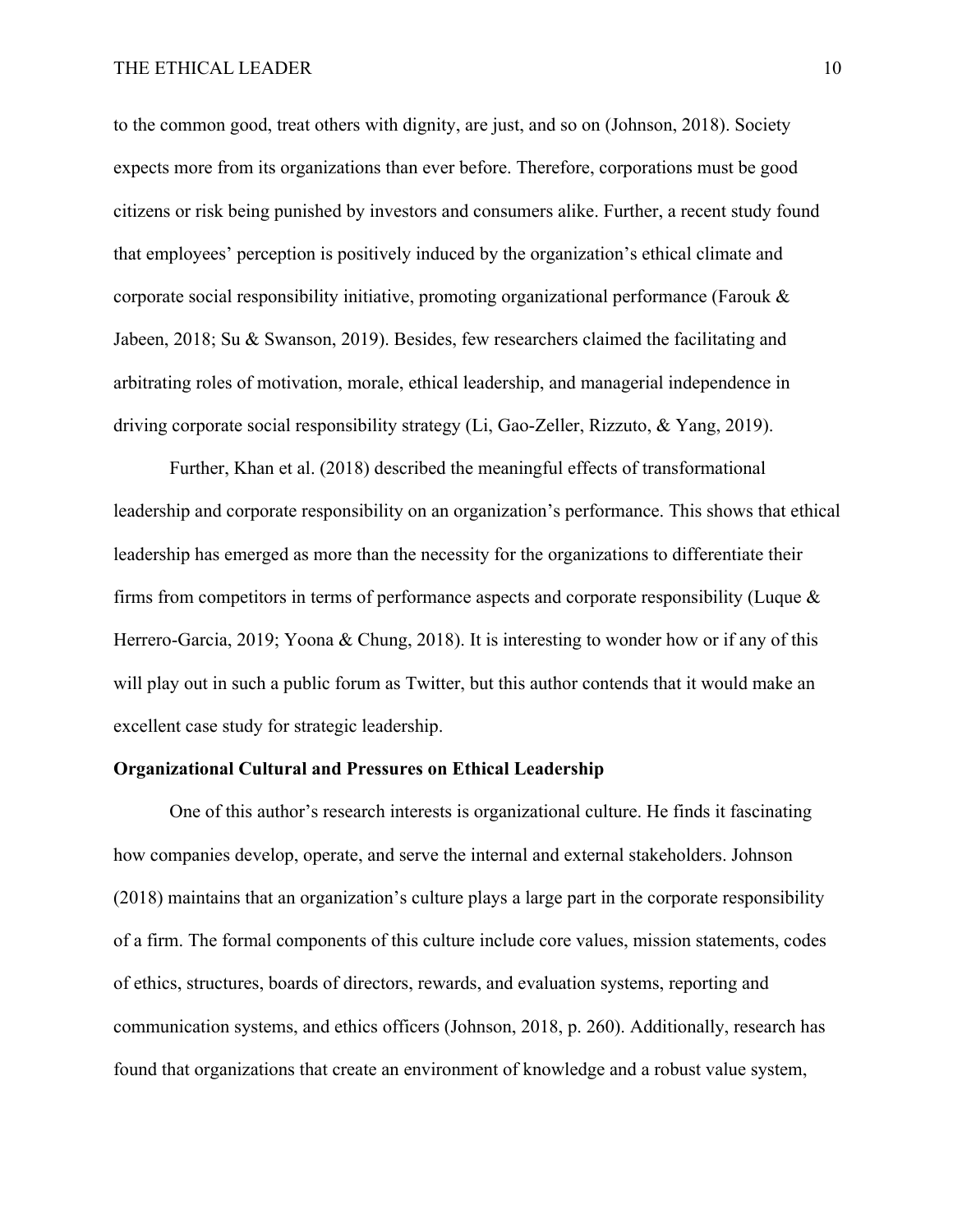culture, and shift in attitude and work pattern of the members is imperative to organizational development (Fernandes, 2018). This explains the importance of corporate culture toward ethical leadership and disseminating a solid value system and knowledge within an organization (Fernandes, 2018). Earlier research suggests that organizational culture and a strong learning culture can spur organizational performance (Marsick & Watkins, 1990; as cited in Fernandes, 2018).

Kotter and Heskett's (1992; as cited in Fernandes, 2018) study provides empirical evidence that organizational culture can improve performance. Another survey by Leidner et al. (2006; as mentioned in Fernandes, 2018) explains that corporate culture influences the initiation and evolution of the dissemination of knowledge within the organization. A recent study by Nirwan (2015; as cited in Fernandes, 2018) found a significant relationship between organizational culture and knowledge transfer. Firms, supported by a robust corporate culture, ethical leadership, and a strong value system, can lead to beliefs and behaviors that guide organization members to become personal learners and allow the emergence of innovation and organizational performance (Fernandes, 2018).

# **Northouse and Ethical Leadership**

How is ethical leadership related to other popular leadership theories? Throughout this paper, much has been written about Northouse (2007; 2019) and his application to leadership in the modern world. This author often jokes that the Northouse (2019) text is his second Bible and that he has been in school so long that he has the last three editions on his bookshelf. With that in mind, it is essential to compare transformational leadership and ethical leadership for this paper.

Doody and Doody, (2012; as cited in Jambawo, 2018) propose that transformational leadership theory purports that leaders motivate followers to achieve a common goal rather than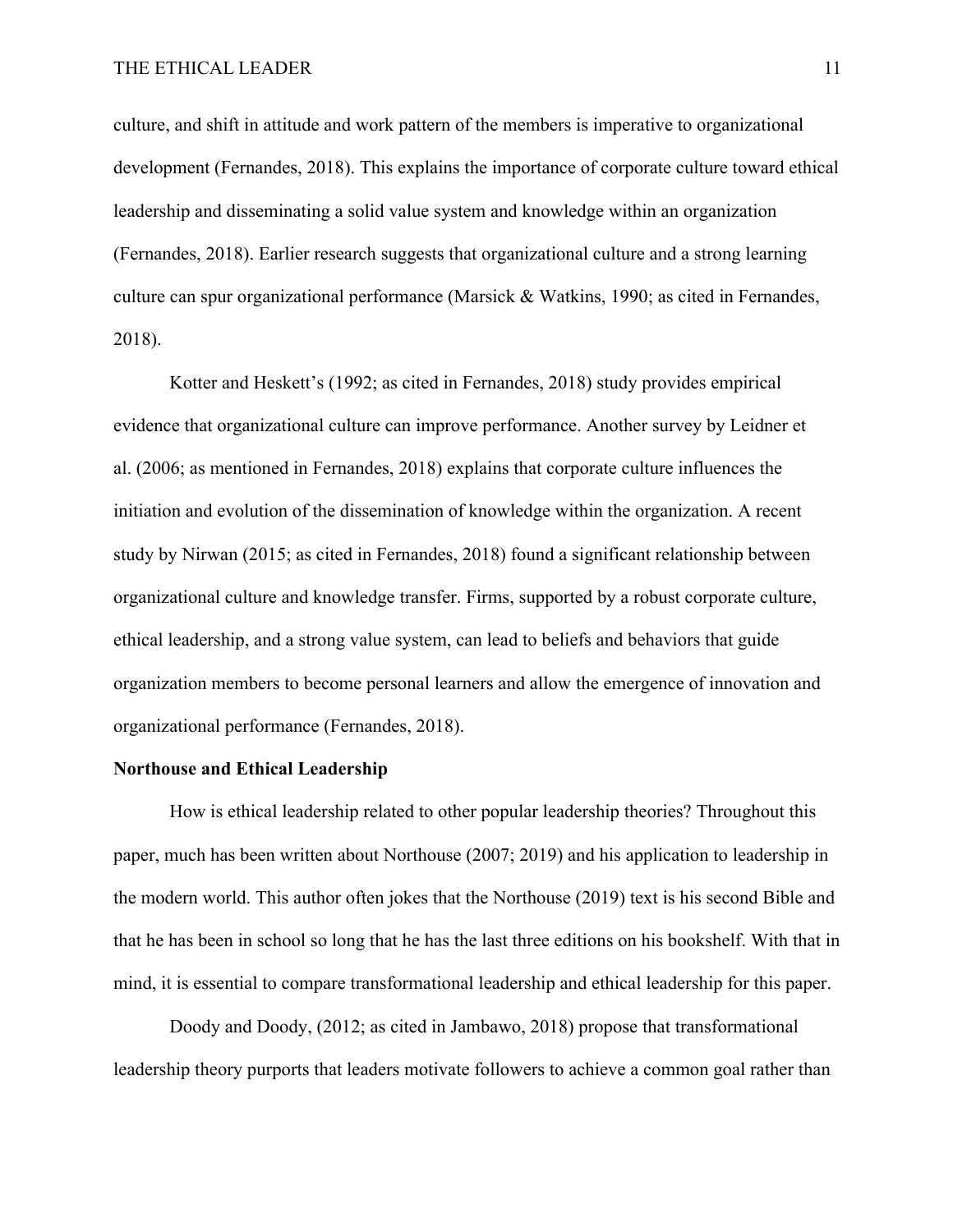work in their interests. In addition, Northouse (2007) theorizes that transformational leadership theory allows leaders to change people and organizations. In comparison, ethical leadership theory purports that leaders make ethics a part of their leadership strategy and hold followers accountable for ethical conduct (Treviño et al., 2000; as cited in Jambawo, 2018). Moreover, an ethical leader is a moral role model who cares about people and the public (Jambawo, 2018). Additionally, ethical leaders demonstrate fairness, integrity, respect, and their influence over people to act through values and principles that embrace ethical behavior (Jambawo, 2018).

Barling et al. established those transformational leaders can either behave ethically or unethically, and for that reason, Yasir and Mohamad contended that transformational leadership requires the principles of ethical leadership (Jambawo, 2018). Ethical behavior must be the base of transformational leadership (Jambawo, 2018). Northouse (2019) reasoned that for transformational leaders to make changes in people successfully, the process should involve treating people with dignity and respect. Savvy ethical leaders must play an integral role in promoting ethical practice within the organizations they serve, as they have a unique position to influence others in significant ways (Jambawo, 2018).

# **The Ethical Leader, Today**

Scripture and Merida (2015) teach us that we are God's imperfect servants even in the best of times. Hezekiah faced danger and led and turned to God in prayer (*New International Version*, 2011, 2 Kings 19:9-20:21). Josiah instituted spiritual reform, seeking to honor God's law (*New International Version*, 2011, 2 Kings 22:1-23:30). Solomon's prayer in 1 Kings 3:6-9 reveals his mindset during a trying stage in his life and gives us a glimpse into his attitude toward himself, his job, and God (*New International Version*, 2011, 1 Kings 3). Being aware of the everyday temptations and moral pitfalls prepares a leader to do their best, albeit imperfect work.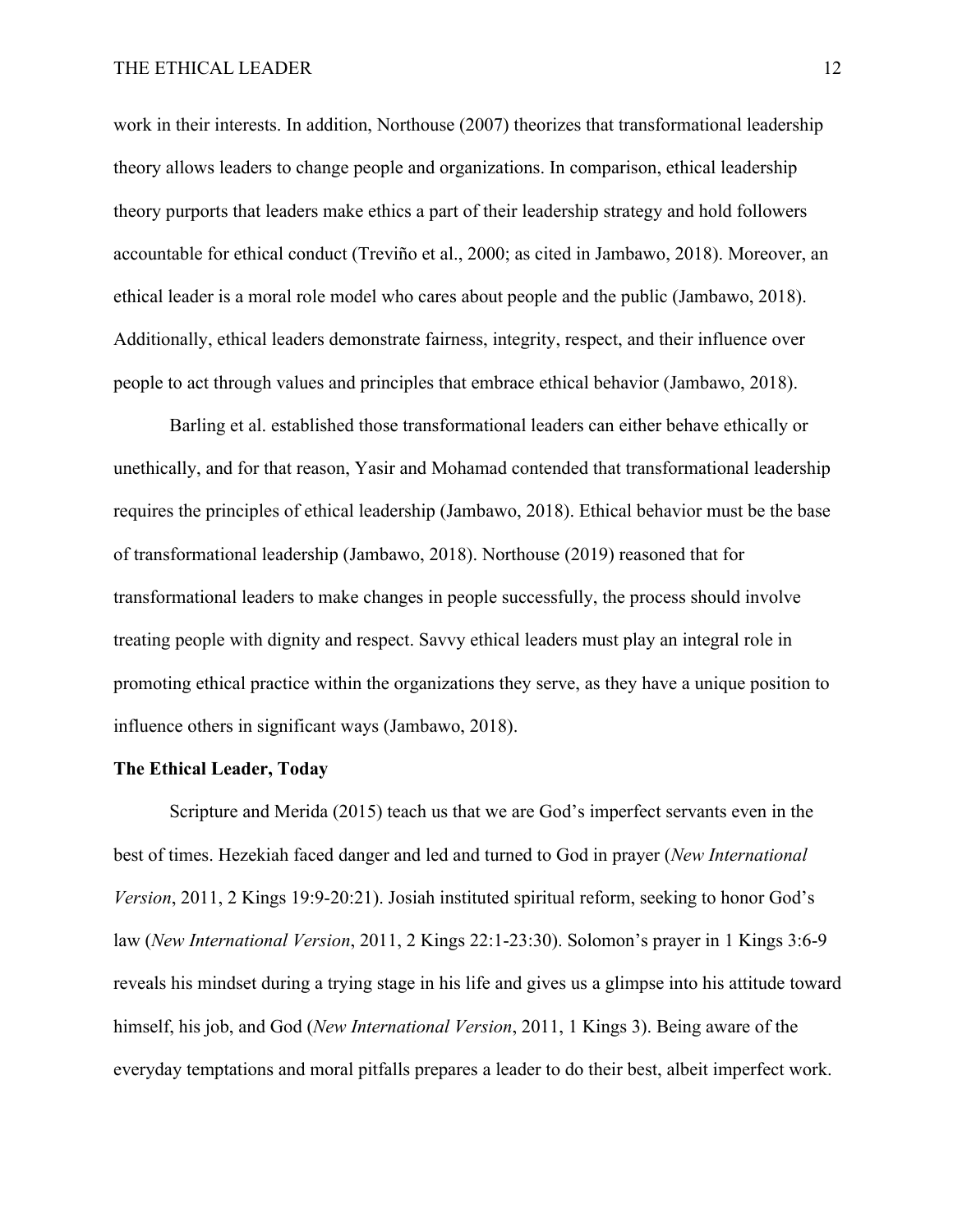## THE ETHICAL LEADER 13

Leadership is always challenging. It requires control of the self, ego, and the use of power (Ciulla, 2018). In leadership, morality and immorality are magnified because their actions often affect more people and have a more significant impact than the actions of other individuals (Ciulla, 2018). This author has been in a leadership position his entire working life. He has owned multiple businesses, been an expedition leader in the arctic, chaired committees, and taught executives how to build effective teams. Still, one thing is sure, no one is a leader without followers, and followers often influence their leaders.

This author paid little regard to his leadership style and the breadth of influence he had over individuals in the past. It took a return to college at the age of 44 to pursue a bachelor's degree, later a master's degree, and currently a doctorate, with one goal: to become a better leader tomorrow than he is today. Raised in a strict authoritarian, military family, this author emulated his father in his leadership style and brought that top-down, do as I say approach, later in life to his business and other endeavors. It was experienced on long-term expeditions in Alaska when the lightbulb moment occurred, and finally, a leadership process became real. Over the past seven years at university, each course has allowed this author to adjust and adapt his leadership style, which is malleable and fluid as he becomes more aware of the scholarly and biblical influence he has on his followers and how his followers influence him.

Merida (2015) posits that it is not just your moral life but your whole life that demonstrates whether you understand the kingdom of God. As scripture denotes, we are all flawed but perfect in the eyes of God (*New International Version*, 2011, Matthew 5:48). True leaders are learners. It is the judgment of this author to devote sufficient time and work to developing his intellect, which creates inspiration (Sharma et al., 2019). He strives to become an inspirational leader that can generate a vision and superior goals for his subordinates and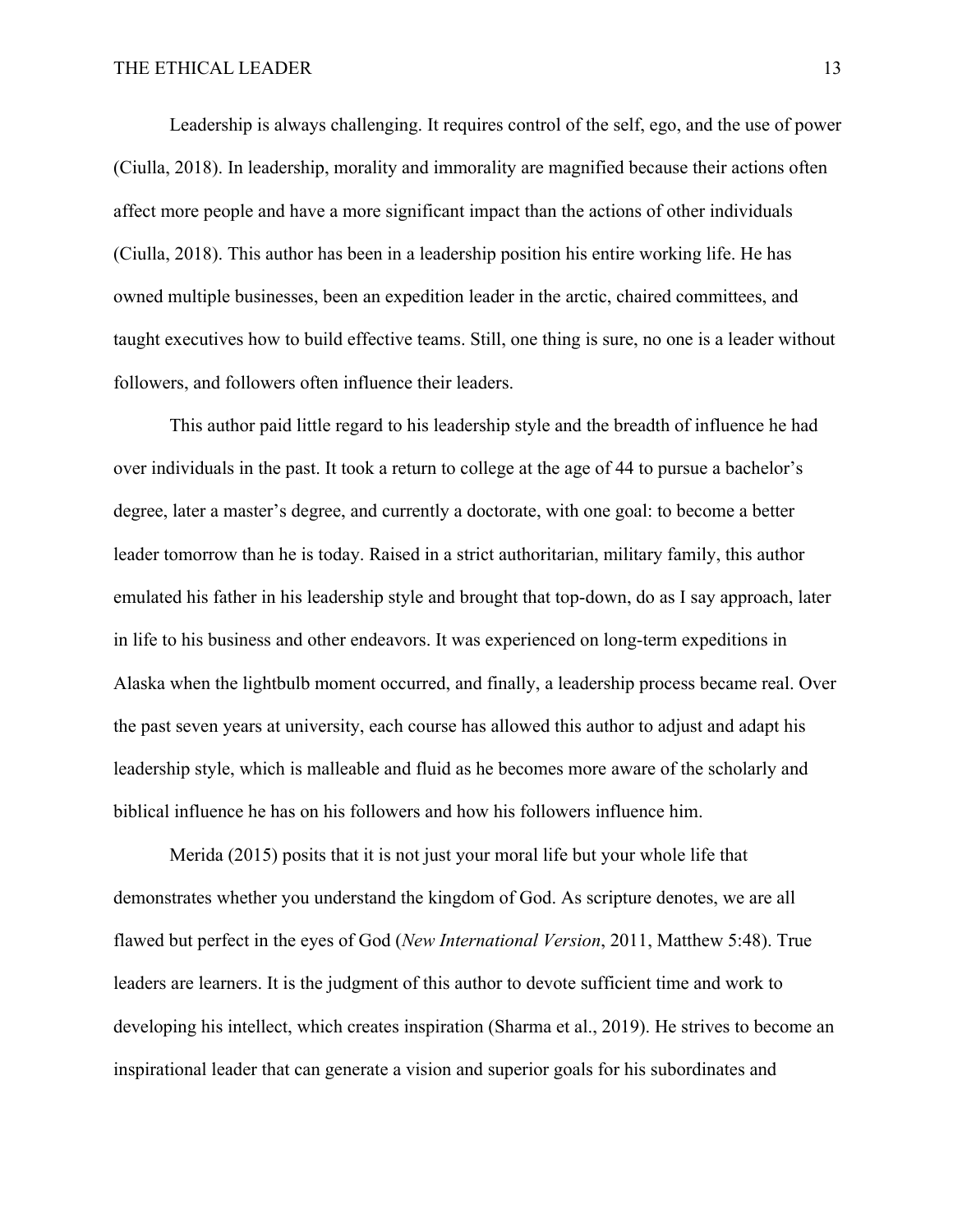# THE ETHICAL LEADER 14

organization and encourage the employee's participation which helps to gain respect from everyone (Sharma et al., 2019). So much aligned with Johnson (2018) on the importance of identifying creative values such as achievement, belonging, concern for the environment and others, creativity, health, and humility, this author relies on other personality traits. Transparency, dialogue, positive energy, and good behavior toward others are connected to inspirational leadership and continuous improvement for this author (Sharma et al., 2019).

Johnson (2018) argues "that you get what you measure," and social responsivity auditing has become a "mainstream business practice" (p. 346). It is exercises like the covenantal relationship questionnaire found in the Johnson (2018, p. 344) text and leadership assessments, such as the authentic leadership self-assessment questionnaire, located in the Northouse (2007; 2019) text, that allow this author to honestly compare his leadership methodology against the current trends of leadership behavior. These survey results reveal whether this leader and his organization are reaching their goals and laying the groundwork for improvement. This data is critical to members of the firm and stakeholder groups like socially conscious clients, employees, and others when making suitable choices within and outside the organization (Johnson, 2018).

Lastly, scripture informs us that God's gift is not a question of human will or effort but God's mercy (*New International Version*, 2011, Romans 9:16). Therefore, leadership depends not on one's willingness or effort in running a race but on God's mercy on him. Moreover, leadership is not about us. It is about God's grace from start to finish, and we are all a work in progress. (*New International Version*, 2011, Phil. 1:6). That is the hope of this author to become a savvy Christian leader that puts others first and strives to be the best he can be.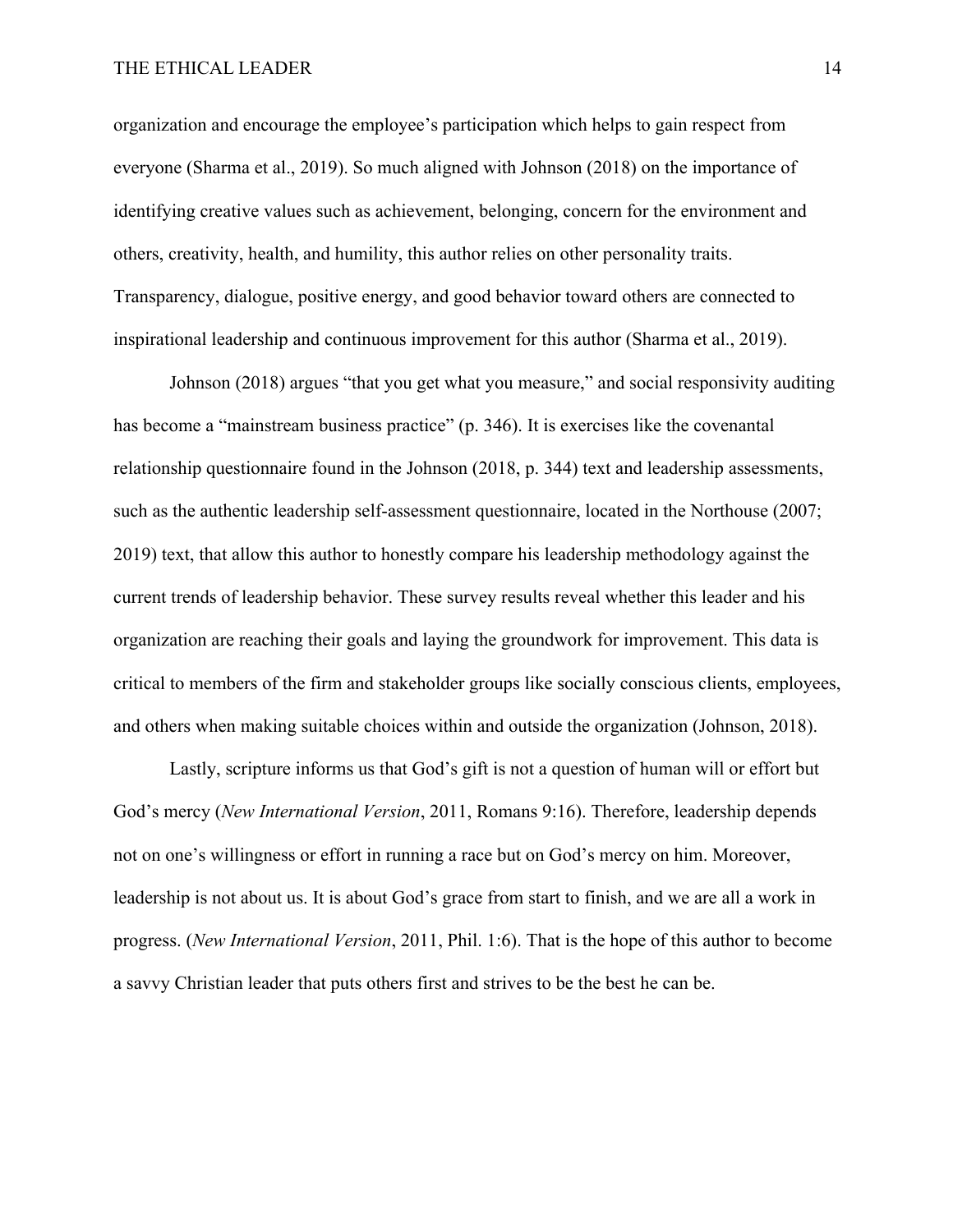## **References**

- Astrachan, J. H., Binz Astrachan, C., Campopiano, G., & Baù, M. (2020). Values, spirituality, and religion: Family business and the roots of sustainable, ethical behavior. *Journal of Business Ethics*, *163*(4), 637-645.
- Ciulla, J. B. (2018). Verizon Lecture: Why Is It So Difficult to Be an Ethical Leader?. *Business and Society Review*, *123*(2), 369-383.
- Damer, T. E. (2012). *Attacking faulty reasoning: A practical guide to fallacy-free arguments* (7th ed.). Boston, MA: Wadsworth Cengage Learning. ISBN: 9781133049982.
- Farouk, S., & Jabeen, F. (2018). Ethical climate, corporate social responsibility and organizational performance: Evidence from the UAE public sector. *Social Responsibility Journal*, 14(4), 737–752. https://doi.org/ 10.1108/SRJ‐01‐2017‐0002.
- Fernandes, A. A. R. (2018). The effect of organization culture and technology on motivation, knowledge asset, and knowledge management. *International Journal of Law and Management*.
- Grigoropoulos, J. E. (2019). The Role of Ethics in 21st Century Organizations. *International Journal of Progressive Education*, *15*(2), 167-175.
- Jambawo, S. (2018). Transformational leadership and ethical leadership: their significance in the mental healthcare system. *British Journal of Nursing*, *27*(17), 998-1001.
- Johnson, C. E. (2018). *Organizational ethics: A practical approach* (4th ed.). Thousand Oaks, CA: Sage. ISBN: 9781506361758.
- Khan, H. U. R., Ali, M., Olya, H. G. T., Zulqarnain, M., & Khan, Z. R. (2018). Transformational leadership, corporate social responsibility, organizational innovation, and organizational performance: Symmetrical and asymmetrical analytical approaches. *Corporate Social*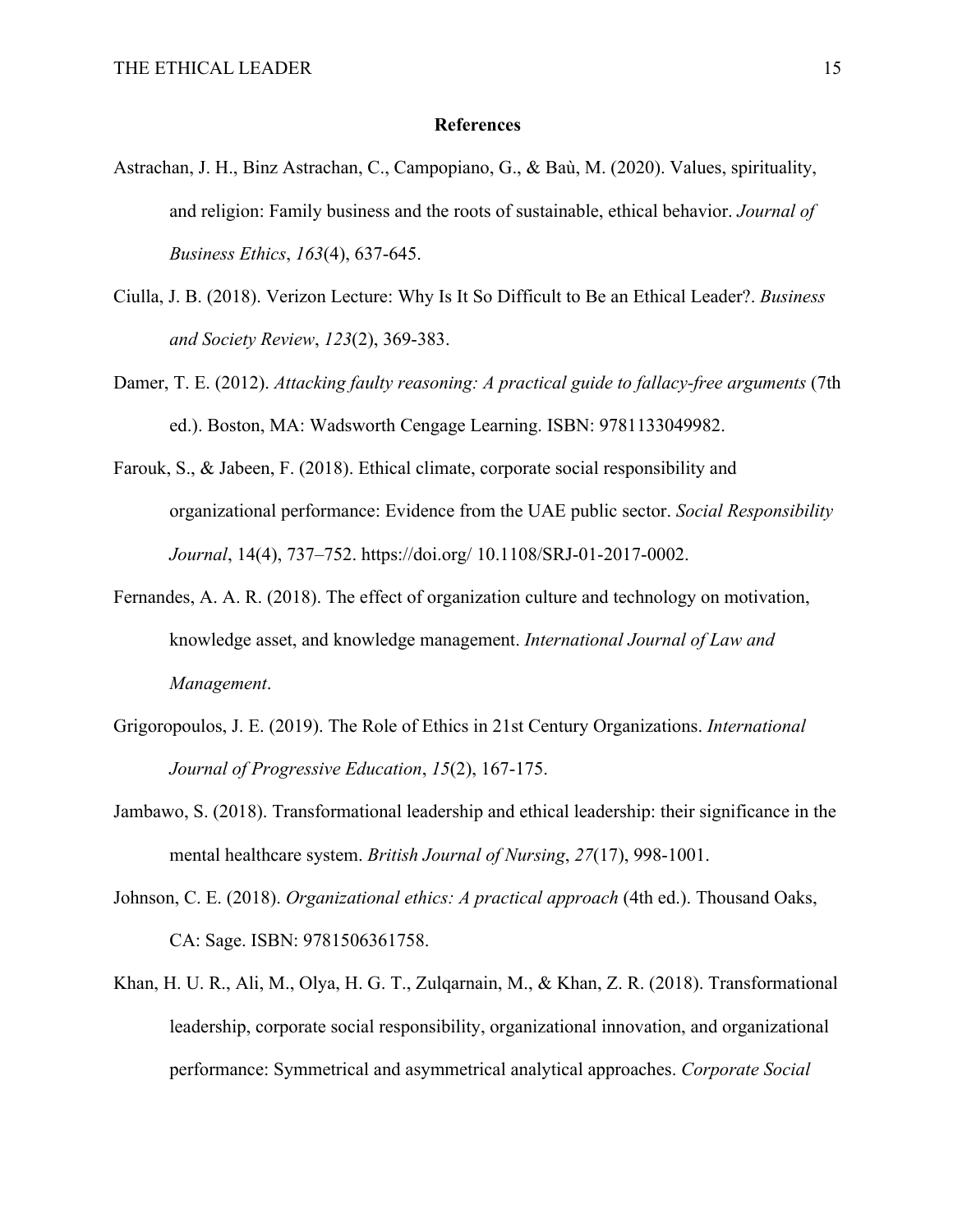*Responsibility and Environmental Management*, 25(6), 1270–1283. https://doi.org/ 10.1002/csr.1637

- Koukl, G. (2017). *The story of reality: How the world began, how it ends, and everything important that happens in between*. Grand Rapids, MI: Zondervan. ISBN: 9780310525042.
- Li, X., Gao‐Zeller, X., Rizzuto, T. E., & Yang, F. (2019). Institutional pressures on corporate social responsibility strategy in construction corporations: The role of internal motivations. *Corporate Social Responsibility and Environmental Management*.
- Luque, A., & Herrero‐Garcia, N. (2019). How corporate social (ir)responsibility in the textile sector is defined, and its impact on ethical sustainability: An analysis of 133 concepts. *Corporate Social Responsibility and Environmental Management*. https://doi.org/10.1002/csr.1747.
- Merida, T. (2015). Christ-Centered Expositions: Exalting Jesus in 1 and 2 Kings. B & H Publishing Group.
- Mishra, P., & Schmidt, G. B. (2018). How can leaders of multinational organizations be ethical by contributing to corporate social responsibility initiatives? Guidelines and pitfalls for leaders trying to do good. *Business Horizons*, 61(6), 833–843. https://doi.org/10.1016/j. bushor.2018.07.011
- Nass, E., & Kreuer, E. (2018). Methodology and applications of Christian leadership ethics. *The Journal of Values-Based Leadership*, *11*(2) doi,10.22543/0733.62.1228
- *New International Version Bible*. (1978; 2011). The NIV Bible. https://www.thenivbible.com (Original work published 1978).